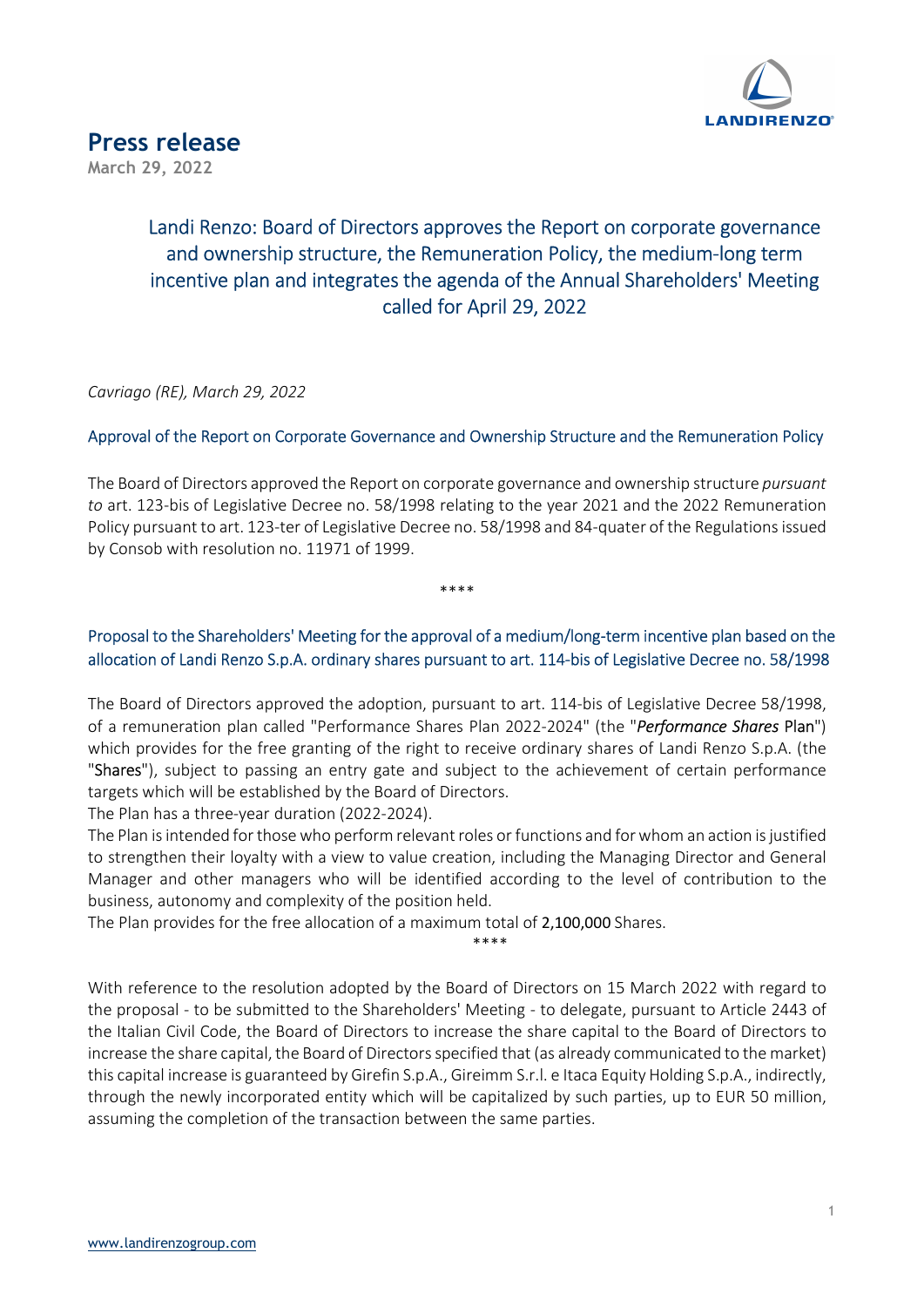

# Press release

March 29, 2022

Additions and changes to the agenda for the Ordinary and Extraordinary Shreholders'Meeting convened for April 29, 2022

The Board of Directors of Landi Renzo also resolved to to integrate the agenda for the ordinary part with the following additional items:

- 4. Report on the remuneration policy and compensation paid as at 31 December 2021. 4.1 Examination and approval of the first section, pursuant to article 123-ter of Legislative Decree no. 58 of 24 February 1998, as subsequently amended and supplemented, and article 84-quater of the Regulation adopted by Consob with Resolution no. 11971 of 14 May 1999, as subsequently amended and supplemented. 4.2 Resolutions relating to the second section, pursuant to Article 123-ter of Legislative Decree no. 58 of 24 February 1998, as subsequently amended and supplemented, and Article 84-quater of the Regulations adopted by Consob with Resolution no. 11971 of 14 May 1999, as subsequently amended and supplemented; relevant and ensuing resolutions.
- 5. Approval pursuant to Article 114-bis of Legislative Decree no. 58 of 24 February 1998 of the medium/long-term incentive plan based on the allocation of Landi Renzo S.p.A. ordinary shares.

In addition, the Company's Board of Directors resolved to amend the extraordinary part of the agenda as follows:

Proposal to delegate to the Board of Directors the power to increase share capital, in one or more tranches, up to a maximum amount (including any share premium) of Euro 60.0 million, not subject to split, up to Euro 50.0 million, with options, to be paid up by cash contributions or voluntary offsetting, pursuant to Article 1252 of the Italian Civil Code, against receivables claimed by the subscribers from Landi Renzo; any relevant and ensuing resolutions.

The above-mentioned Shareholders' Meeting, convened for April 29, 2022 in single call, at 12:00 a.m., at the offices of Studio Notarile Marchetti, in Milan, via Agnello 18, will therefore be called to resolve on the following

### AGENDA

#### Ordinary session

- 1. 1.1. Financial statements as at 31 December 2021, Directors' report on operations, Board of Statutory Auditors' report and Independent Auditors' report; relevant and ensuing resolutions. 1.2. Resolutions concerning net profit for the year; relevant and ensuing resolutions.
- 2. Appointment of the Board of Directors: 2.1 Definition of the number of members; 2.2 Appointment of the Board of Directors; 2.3 Definition of the Directors' term of office; 2.4 Determination of Board of Directors' remuneration; relevant and ensuing resolutions.